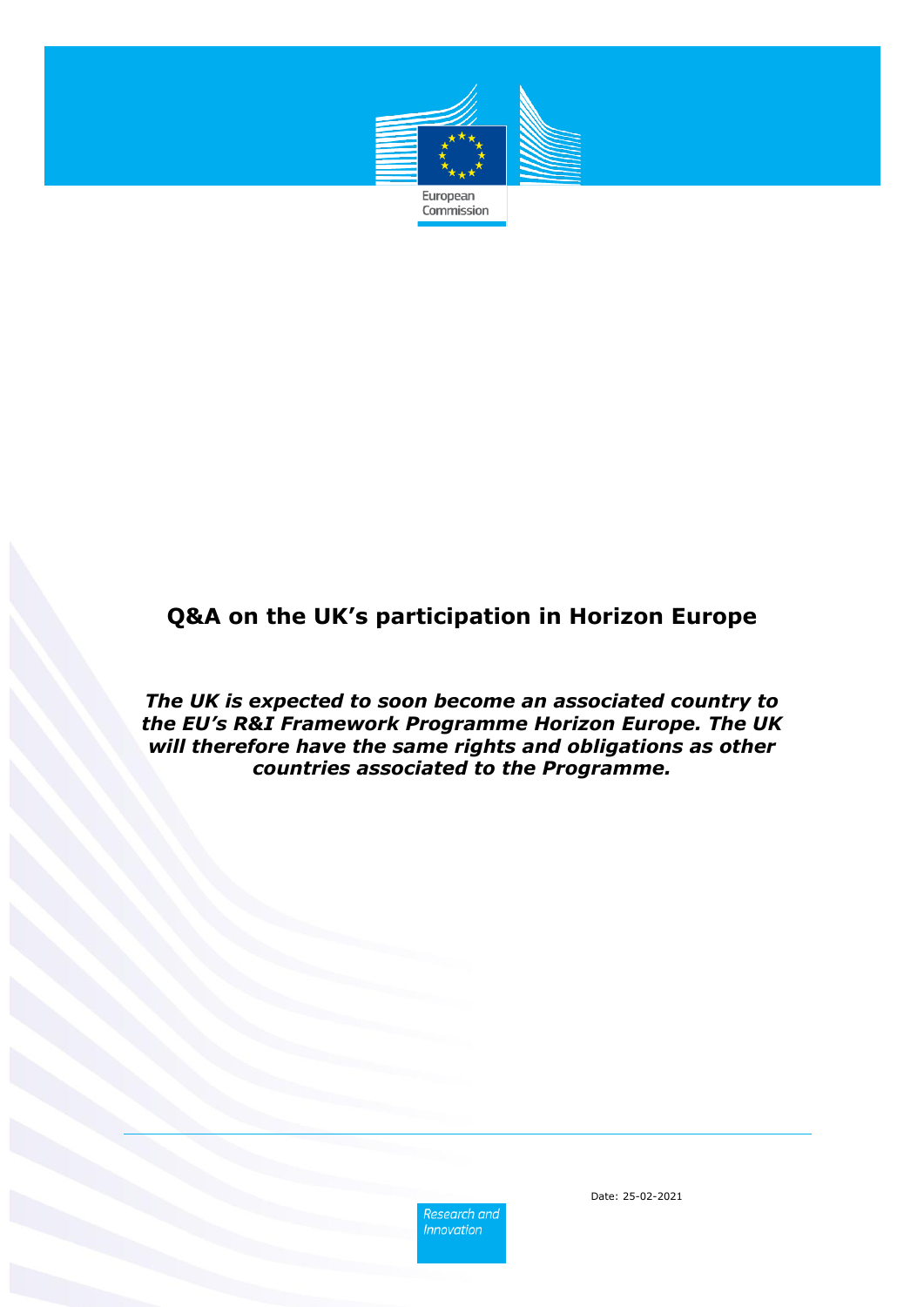## **How will the UK be associated to Horizon Europe?**

Through the Trade and Cooperation Agreement between the EU and the UK (TCA). All aspects of UK association to Horizon Europe were agreed on 24 December 2020 in the TCA and documents attached to the Agreement. Association will enter into force through the formal adoption of a Protocol that is already agreed in principle, after the Horizon Europe Regulation has been adopted. No additional negotiations are foreseen.

## *Details*

*The [Trade and Cooperation Agreement](https://eur-lex.europa.eu/legal-content/EN/TXT/?uri=uriserv:OJ.L_.2020.444.01.0014.01.ENG) (TCA) has been provisionally applied since 1st*  January 2021. It will be definitively adopted after receiving the consent of the European *Parliament.* 

*Part V of the TCA addresses UK participation in EU programmes. It is complemented by a financial annex specifying the implementation of the financial conditions and by a draft protocol, called [Protocol I.](https://eur-lex.europa.eu/legal-content/EN/TXT/?uri=uriserv:OJ.L_.2020.444.01.1475.01.ENG) This Protocol specifies the Programmes in which the UK will participate and the scope of its participation, as well as some rules specific to each programme, including Horizon Europe.* 

*This protocol is still in draft form and will be finalised and adopted by the joint EU-UK Specialised Committee on Participation in Union Programmes. This delay in adoption is purely for legal reasons, as the Protocol on participation to Union programmes cannot formally be adopted prior to the formal adoption of the basic act: the Horizon Europe*  Regulation needs to be adopted first. As soon as the regulation is adopted the parties will *finalise and adopt the Protocol in the joint Specialised Committee on Participation in Union Programmes.*

*When the Protocol enters into force, the UK will be formally associated to Horizon Europe.* 

## **Can UK entities take part in the first calls for proposals of Horizon Europe?**

Yes. UK entities including universities, research centres, scientists, innovative businesses, industry, etc. will have full rights to participate in the first calls for proposals of Horizon Europe as soon as they are published on the [European Commission's website](https://ec.europa.eu/info/funding-tenders/opportunities/portal/screen/opportunities/topic-search).

This is also true for calls which may be published before the adoption of the Horizon Europe Regulation, such as early COVID-19 calls or those of the European Research Council (ERC) and the European Innovation Council (EIC), apart from the EIC Fund (see below).

In duly justified exceptional cases, restrictions may apply and these will be clearly specified in the calls for proposals.

#### *Details*

*The first calls for proposals are expected to be published before UK association enters into force. The General Annexes attached to the main Horizon Europe work programme (2020- 2021), as well as the ERC and EIC work programmes (to which the General Annexes will apply once the latter are adopted), will ensure that UK applicants are treated as if the UK is an associated country throughout the process, from admissibility and eligibility to evaluation, up until the signature of grant agreements. However, grant agreements can only be signed once the association has come into force. The same treatment will also be granted to any*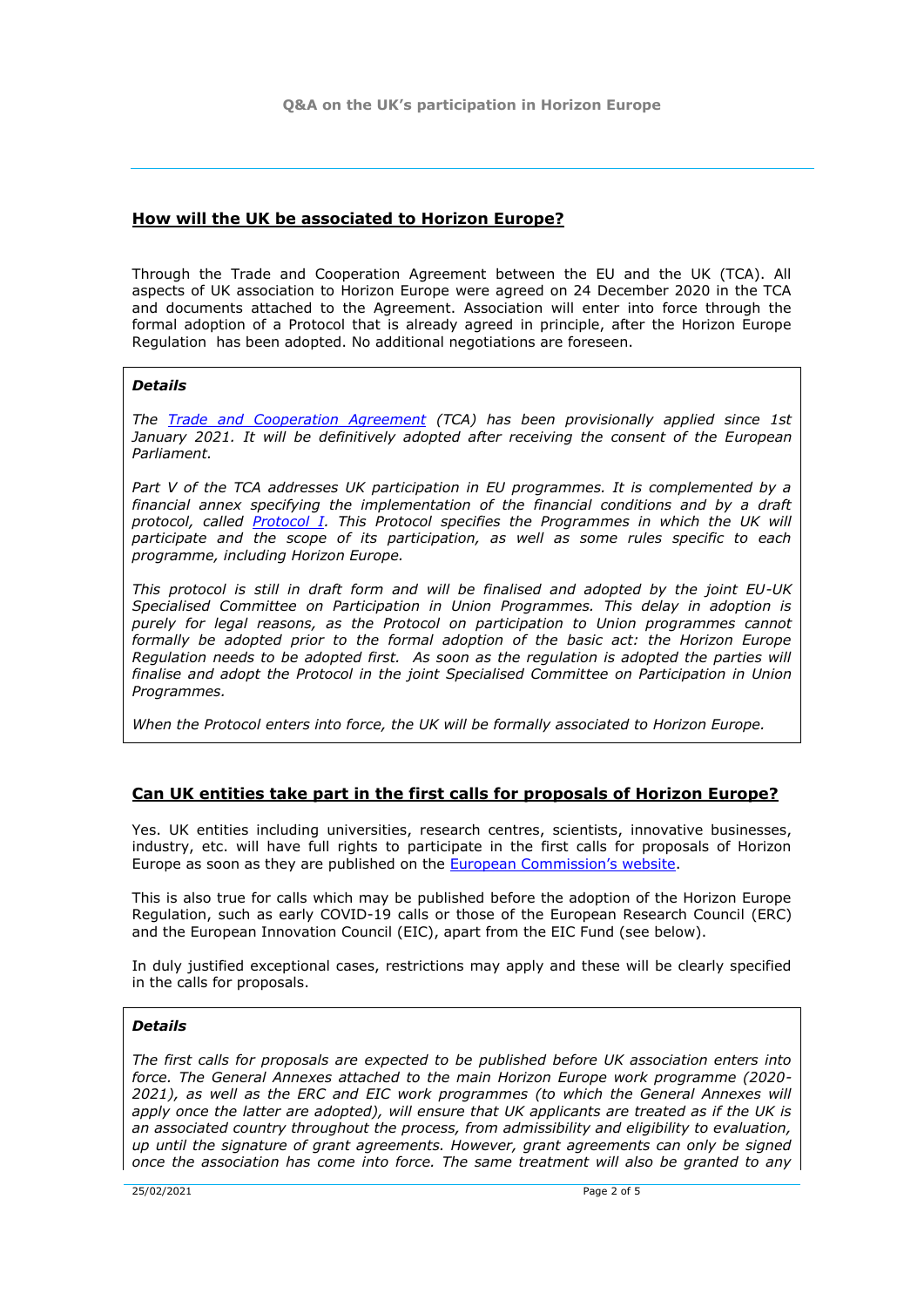*applicants from other associated countries currently engaged in the active process of (re)association with the Commission.*

*The Commission expects association of the UK to enter into force before the first grant agreements are signed.*

## **What parts of Horizon Europe will the UK be associated to?**

The UK is associating to the full Horizon Europe programme with the only exception of the EIC Fund (which is the loan/equity instrument of the EIC, see below). The scope of association includes the European Research Council (ERC), the Marie Curie-Skłodowska Actions, the six 'Global Challenges' clusters and Missions, the partnerships, the European Institute of Innovation and Technology, etc.

UK entities are not eligible to participate in the EIC Fund part of the EIC Accelerator, since the UK decided not to take part in financial instruments of the EU. This means UK entities can apply for grants under the Accelerator but they will not be eligible for loans or equity. They can also participate on an equal footing with entities from EU Member States and other associated countries in the EIC's Pathfinder component.

The UK will also be associated to the Euratom Research and Training Programme, as well as fusion-related activities carried out under the European Joint Undertaking for ITER and the Development of Fusion Energy (F4E), the ITER Agreement, and the Broader Approach Agreement.

The UK will not participate in the European Defence Fund, which has a different legal basis and is not covered by the Trade and Cooperation Agreement.

#### *Details*

*In duly justified exceptional cases for actions related to Union strategic assets, interests, autonomy or security, Horizon Europe work programmes may provide that the participation can be limited to those legal entities established in Member States only, or, to those legal entities established in specified associated or other third countries in addition to Member States.* 

*Moreover, for duly justified and exceptional reasons, in order to guarantee the protection of the strategic interests of the Union and its Member States, the work programme may also exclude the participation of legal entities established in the Union or in associated countries directly or indirectly controlled by non-associated third countries or by legal entities of nonassociated third countries from individual calls, or make their participation subject to conditions set out in the work programme.*

## **What are the rights of UK participants?**

Thanks to the Associated Country status, UK participants will have the same rights as EU participants, with the very limited aforementioned exceptions. UK entities are eligible for funding at the same rates and under the same conditions. They can lead project consortia. They also count towards the minimum number of countries in calls for transnational projects.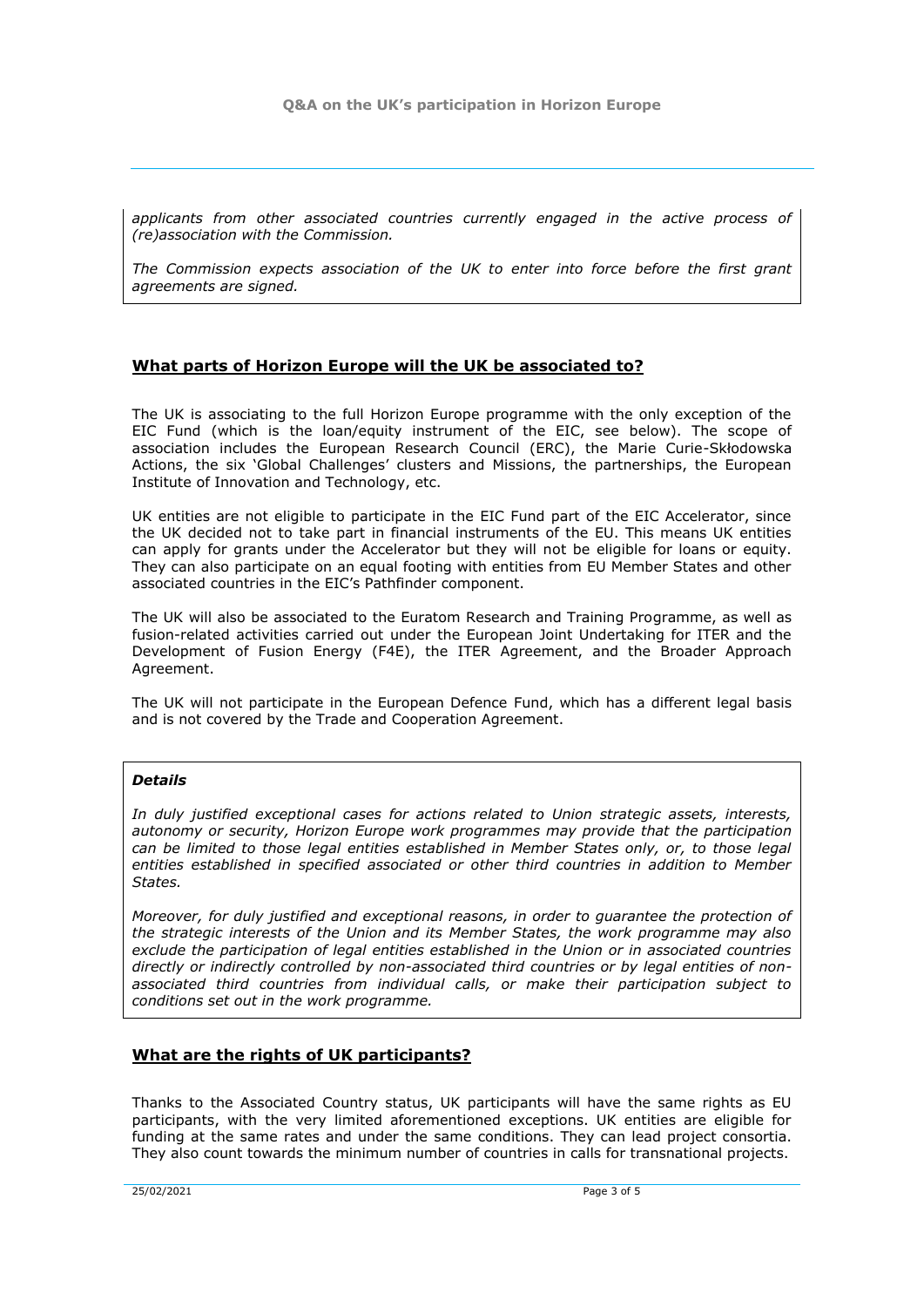# **What does the UK have to pay to participate in Horizon Europe?**

The UK's financial contribution will consist of:

- an operational contribution covering operational and support expenditure; and
- a participation fee that covers the administrative costs of organising the system of participation to Union programmes.

Correction mechanisms will apply if significant imbalances appear between the UK's operational contribution and what it receives from the programme.

#### *Details*

*The operational contribution will be calculated by applying the ratio of UK GDP to the EU27 GDP to the amount allocated to Horizon Europe. Adjustments will be made to deduct calls from which the UK might exceptionally be excluded or quasi-excluded.*

*The participation fee will be introduced progressively. It will be 4% of the operational contribution in 2027, at the end of the phase-in period.*

*In case the UK receives more in competitive grants than its operational contribution (after deduction of support expenditure) an automatic correction has been set with a threshold of 8% over two successive years.* 

*In case the UK receives significantly less, the mechanism is different and the first way to rebalance the situation should be to try to improve the level of UK participation.* 

*If the UK overpays by more than 12%, it may bring the matter to the joint Specialised Committee on Participation in Union Programmes for consideration and agreement of appropriate measures to balance the situation. In case the imbalance persists and exceeds 16%, the Specialised Committee can make adaptations to the UK's participation and adjust future financial contributions. At this stage, the UK may also reconsider its participation in the Programme or parts thereof.*

## **Will other countries associate to Horizon Europe?**

Sixteen countries were associated to Horizon 2020. Similarly, Horizon Europe will be open to the association of:

- European Free Trade Association (EFTA) members which are members of the European Economic Area (EEA);
- Acceding countries, candidate countries and potential candidates; and
- Countries covered by the European Neighbourhood Policy.

The Commission is currently engaged in active exploratory talks with a view to (re)association with six Western Balkan countries, Turkey, Israel, Tunisia, Morocco, Ukraine, the Republic of Moldova, Georgia, Armenia and the Faroe Islands. Moreover, the process to formalise (re)association with Norway and Iceland is being carried out in accordance with the provisions of the EEA Agreement.